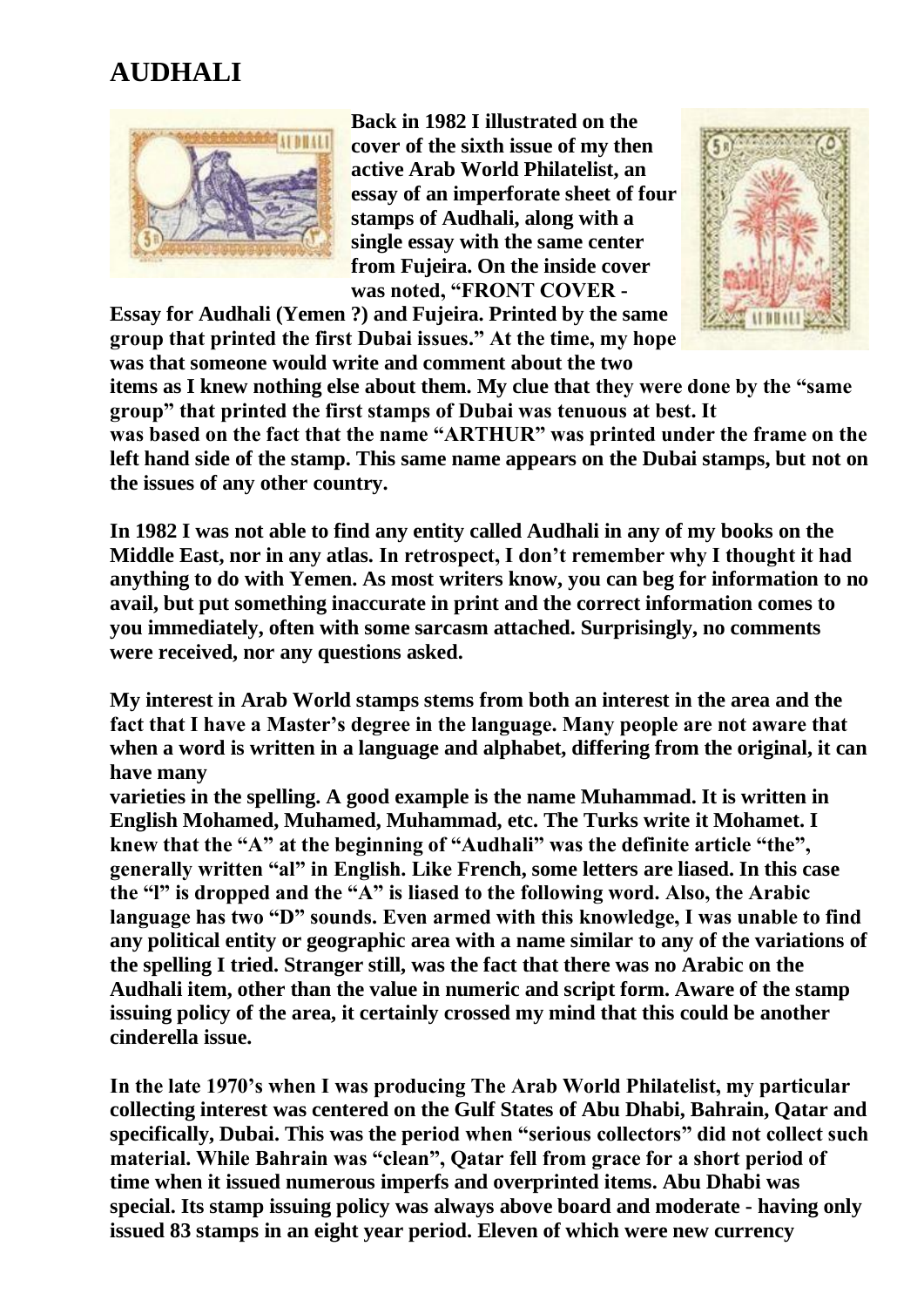**surcharges and one a provisional to cover a shortage of one value. Dubai soon had a bad reputation, but cleaned up its act. Unfortuntely, this made no difference and it was lumped together with Ajman, Fujeira, Ras al-Khaima, Sharjah and Umm al-Qiwain, plus the two dependencies of Manama and Khor Fakkan. The APS (American Philatelic Society) and the F.I.P. (Federation Internationale de Philatelie) had previously "black blotted" the material of most of the sheikhdoms and the two dependencies. The Scott Catalog only listed a portion of the issues put out in the name of those sheikhdoms.**

**Approximately fifteen years later I encountered an Audhali essay in an auction catalog. It was wrongly described as an essay from Abu Dhabi. About the same time, in one of my letters to Michel Stephan, Beirut, Lebanon, I asked if he had anything like the photostat of an Umm al-Qiwain essay I had sent him. In time, I purchased a large selection of essays from him for Ajman, Fujeira and Umm al-Qiwain. Surprisingly, one of the centers was the same as that of the Audhali item mentioned above.**

**Mr. Stephan had had the first contract to print and sell the stamps of Dubai. He related that he had also had similar contracts for Ajman, Fujeira and Umm al-Qiwain. Due to the large amounts of money needed to pursue these enterprises, he sold the contracts for the three sheikhdoms and only kept that of Dubai. For the last few years my goal has been to finish a catalog on the issues of Dubai, for the period when they issued their own stamps - 1963-1972, and Mr. Stephan and I had been in constant contact by mail, FAX and telephone. About a year after purchasing the above essays, I asked him what he knew about Audali. About a month later when I**  received his response, he enclosed a press release (Which was never released), a **photostat of some essays for Audali and more information in his letter.**

**He stated that Audali exists as a state in South Arabia and that around 1964 the Charge d'Affairs of the government approached the Baroody Company, of which he was the owner, and expressed a desire that the Baroody Company print and promote the stamps for the state. The company prepared two different images and submitted the essays for approval. Due to unacceptable financial conditions the agreement never reached fulfillment.**

**The Press Release reads as follows:**

**His highness the Governor of Audhali State in South Arabia, fighting for truth and liberty with the National Liberation Front who continues the sacred war in the greater part of the territory of the state, in the mountains and regions of el-Kour, Daleh, Hisham, Mirwahat and Muraydah, deems it highly necessary for the purpose of making known the justice of our national cause and to win the sympathy of public opinion in the world, to publish news of our fight and sacred war in all possible ways and means and notably through the issue of postage stamps for the special use of the nationals of the State to serve primarily for the transport of mail and be a symbol of its independence and the rights of its nationals keeping thus pace with the civilisation of other peoples.**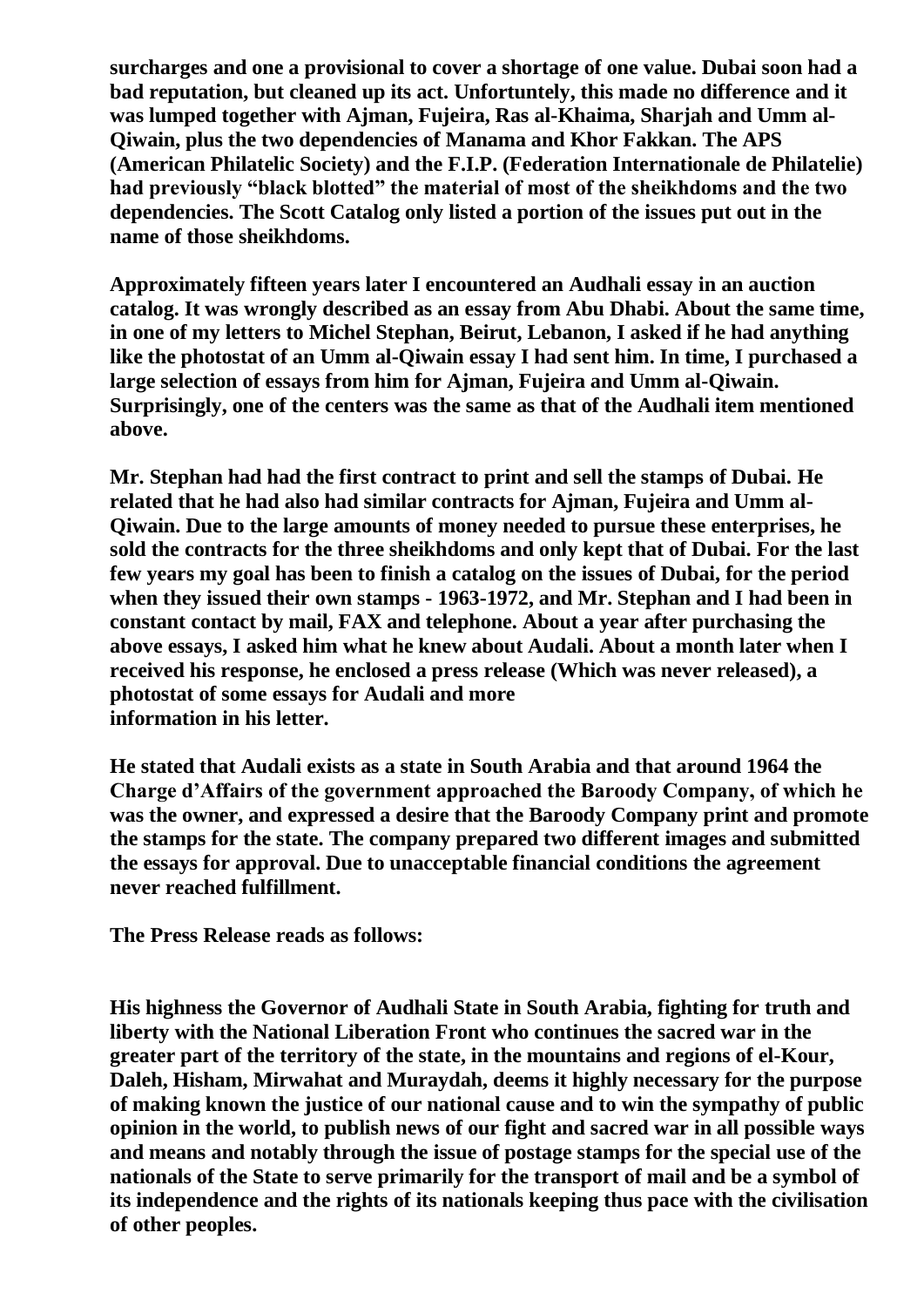**Accordingly, the General Postal Administration in virtue of His Highness' order, has organised a special program for the issue each year of sets of postage stamps, ordinary and commemorative, for the State of Audhali, independently of other states such as Kathiri, Quaiti and others.**

**The issues will be reasonable and moderate encouraging rather than disouraging stamp collecting.**

**The public will find fuller information on the above in the accompaning postal notice.**

**Sultan Jaabal Hussein El-Audhali**

**Charge d'Affaires of the Government of Audhali in South Arabia. (signed) Muhammad al-Amri**

**The essays are bi-colored and two different images exist. The first, a horizontal design of a falcon perched on a limb of a tree, is the same image printed on the design of an essay for Fujeira that Mr. Stephan printed. There is a blank oval in the left upper corner for a portrait. Each sheet contains four stamps (2 x 2) with each stamp measuring 50mm x 31mm.**

**The second, a vertical image of three palm trees in the foreground, with others in the background, is quite attractive and has a value of 5 Rupees. The stamp size is rather large - 37mm x 50mm, and as in the 3 Rupee value, there are four stamps (2 x 2) in each sheet.**

**The essays were not printed in any other format than those mentioned.**

**The name of the State is not written in Arabic on either essay. The only Arabic being the values expressed on the right side of each stamp. The left side has the values in English. Rupees were the currency of India and used in most of the Gulf area at the time.**

**The following essays have been seen but others may exist:**

**FALCON 3 R Sheets measure 111mm x 143mm**

**a. Purple center only - gummed white paper**

**b. Blue center only - gummed white paper**

**c. Purple frame, name and values with a dark green center - ungummed white paper**

**d. Purple frame, name and values with a dark green center - gummed white paper e. Purple frame, name and values with a dark green center - ungummed orange paper**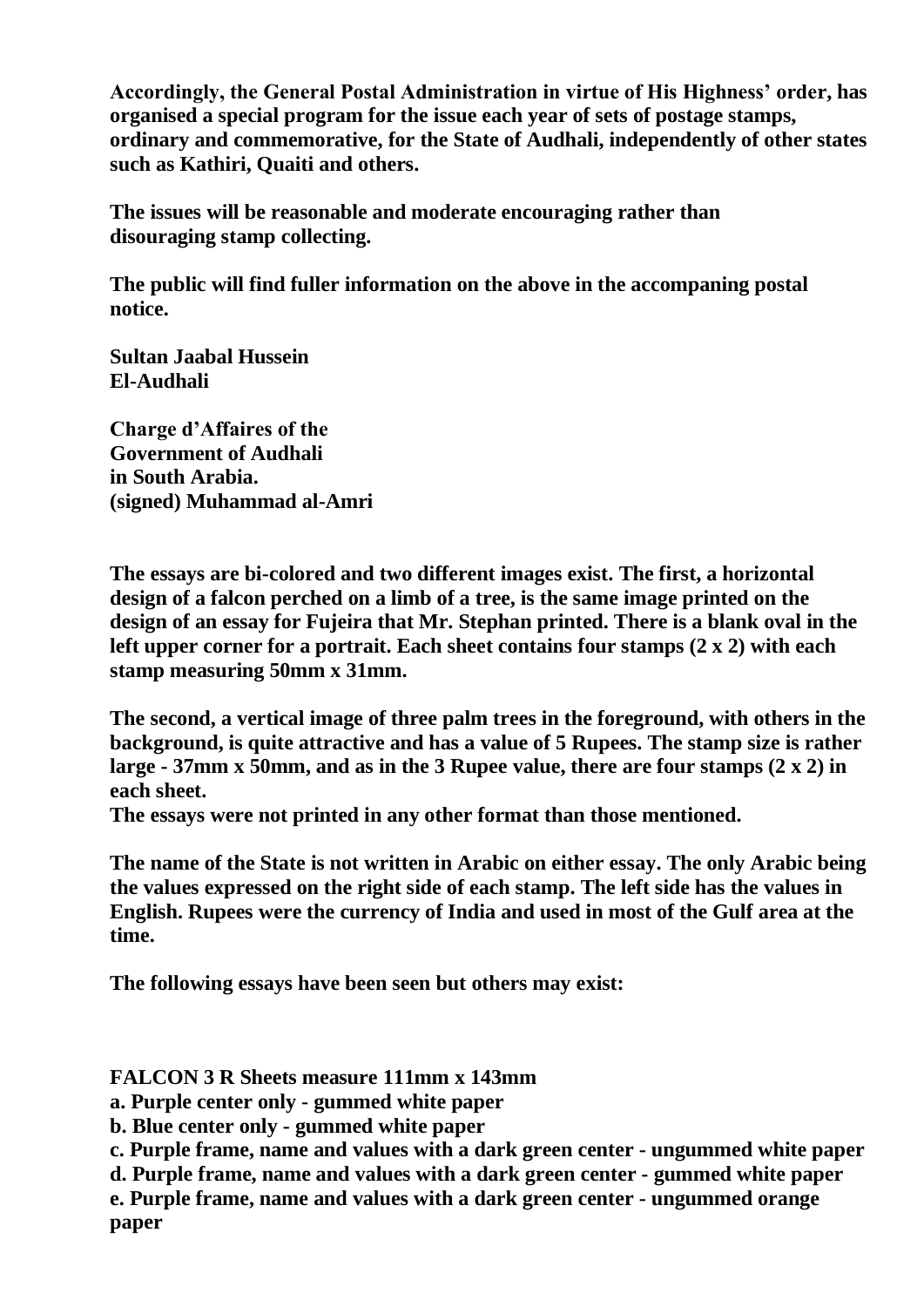**f. Tan frame, name and values with a blue center - gummed white paper**

**g. Tan frame, name and values with a darker blue center - ungummed greenish paper**

**h. Orangish-brown frame, name and values with a purple center - gummed white paper**

**i. Orangish-brown frame, name and values with a purple center - ungummed orange paper**



• **ABOVE: Purple and blue center images of a falcon for one of the two designs. Under "FALCON" above, these are letters "a" and "b". Note that this image was also used on the Fujeira 10np essay.**



• **ABOVE: These are letters "h" and "f" under the listing for "FALCON"> Two essays with a 3R value. Note that there is no portrait of the leader, whomever that might have been.**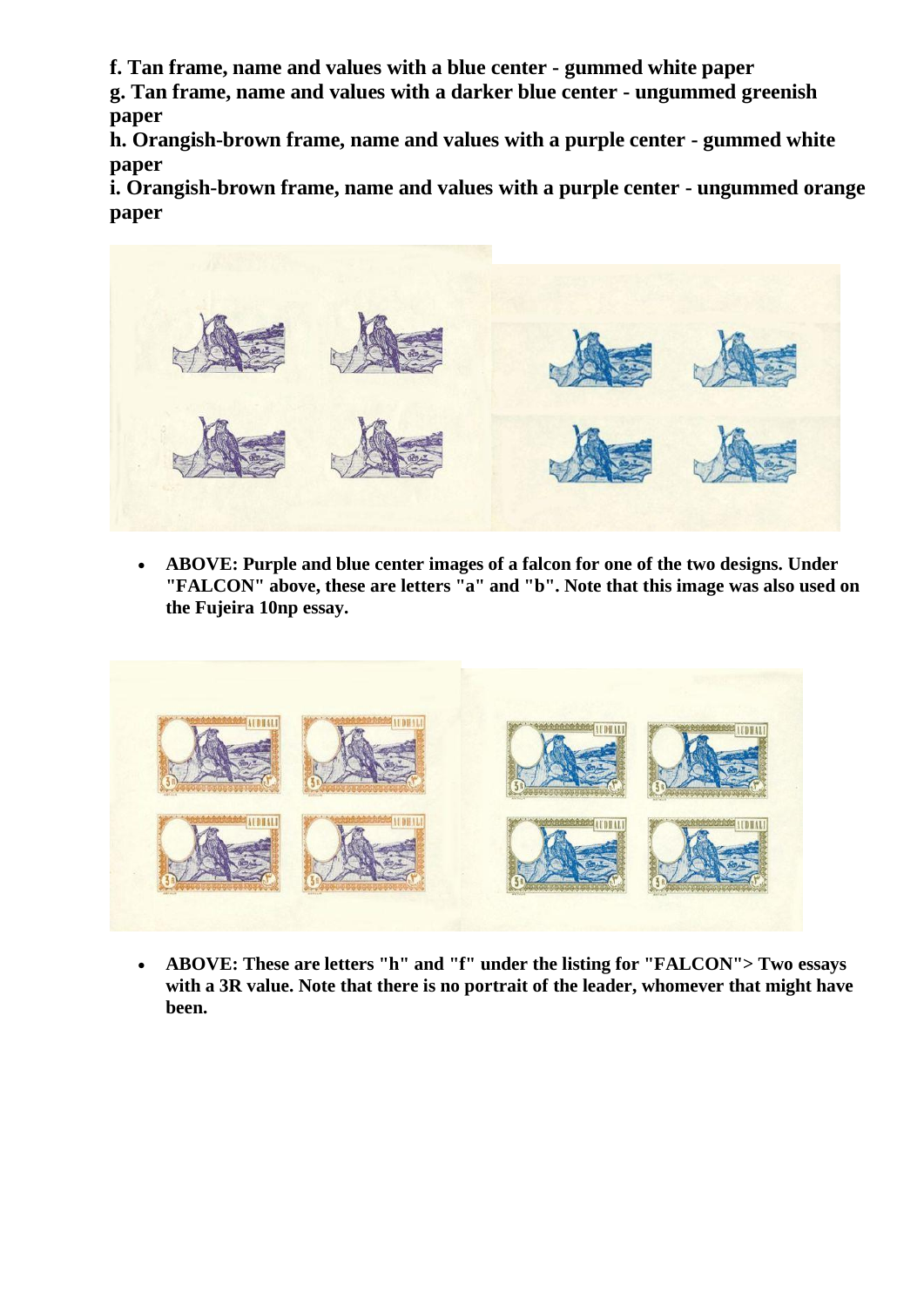

**New List** inserted here



**New List** inserted here



• **ABOVE: These are letters "i" and "e" listed above.**

## **PALM TREES 5 R Sheets measure 111mm x 143mm**

**a. Brown frame, no name nor values with a brown center - white gummed paper**

**b. Brown frame, name and values with a brown center - white gummed paper**

**c. Brown (darker) frame with a brown shaded center - white gummed paper**

**d. Brown frame with a green center - white gummed paper**

**e. Orangish-brown frame, with a dark brown center - gummed white paper f. Brown (darker) frame, with a brown shaded center with a brown frame, name and** 

**values printed over it and shifted 1.5mm up and 7mm right - gummed white paper**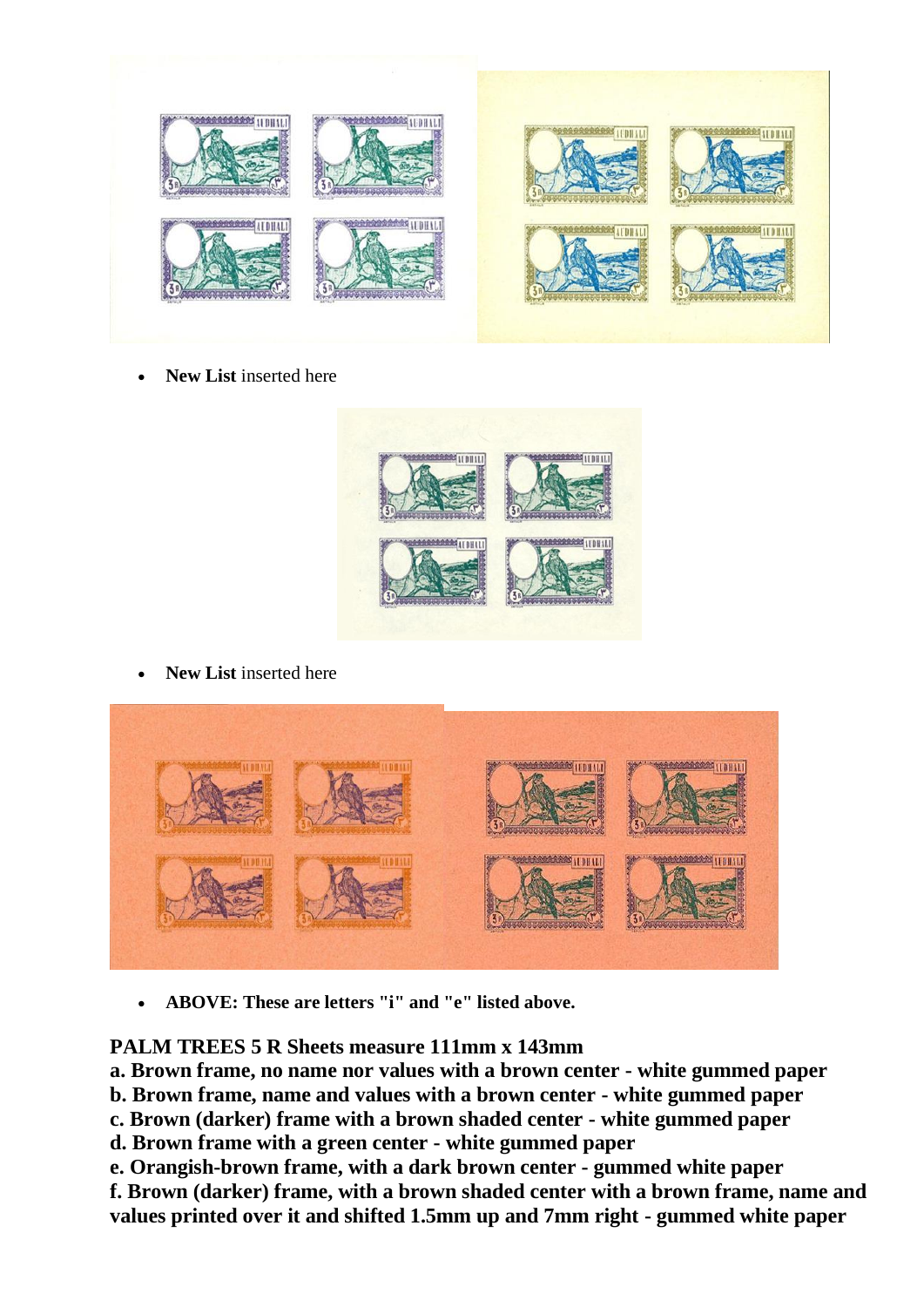

• **New List** inserted here



• **New List** inserted here